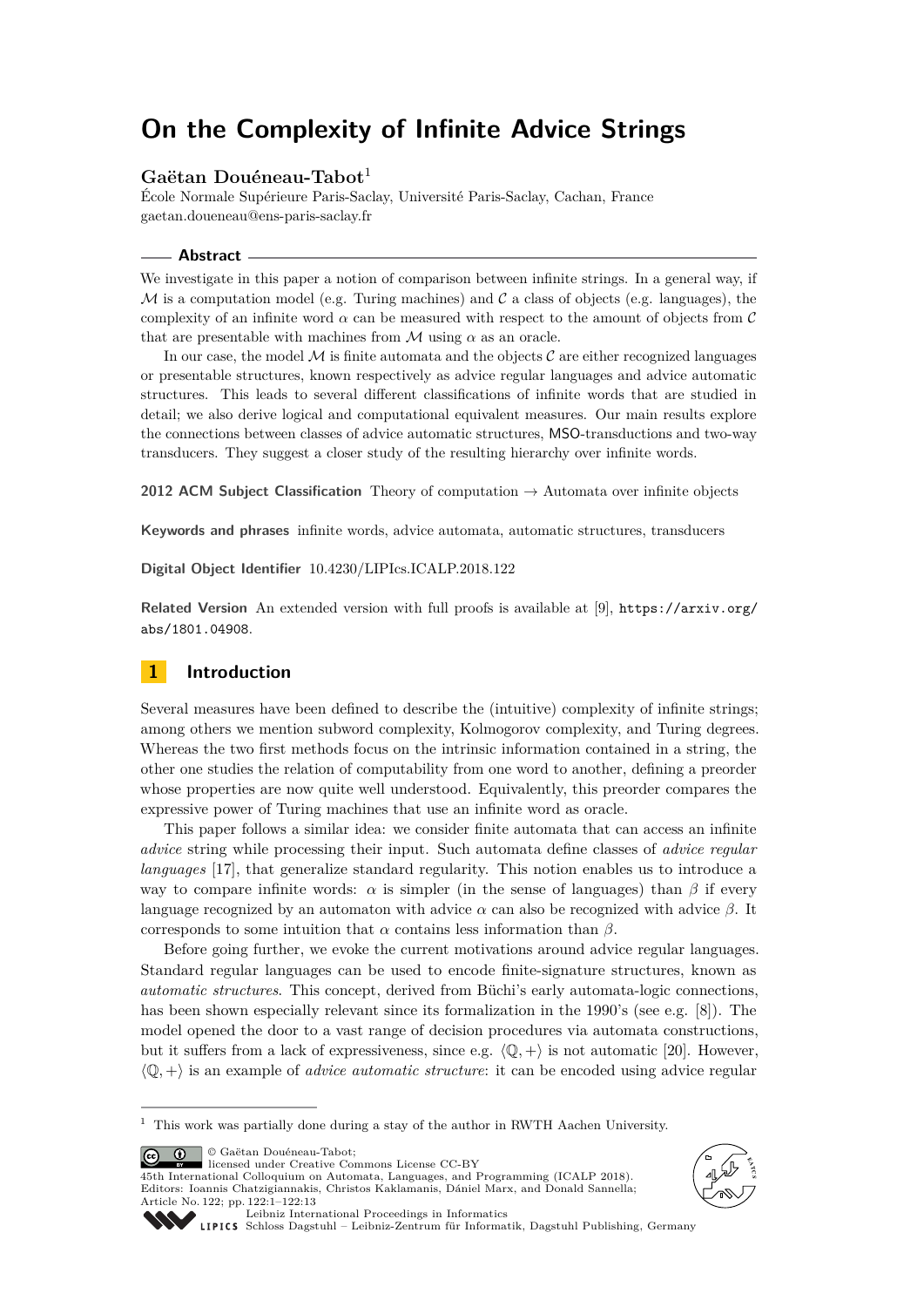## **122:2 On the Complexity of Infinite Advice Strings**

languages (instead of regular languages) [\[13\]](#page-12-5). Such structures share many properties with the former automatic structures, furthermore the use of advices builds a rich framework to discuss algorithmic meta-theorems [\[2\]](#page-12-6). We shall not follow a model-theoretic point of view on advice automatic structures, but we use them to define another notion of comparison over infinite words as follows:  $\alpha$  is simpler (in the sense of structures) than  $\beta$  if every automatic structure with advice  $\alpha$  is also automatic with advice  $\beta$ .

**Objectives and outline.** This paper is structured as a quest for a relevant way to compare infinite strings through the notion of advice. The informal criteria we use to define a "good" complexity measure are the following: it should have a simple definition, be robust enough, but not too coarse because we want to separate simple classes of sequences. Note that Turing degrees do not match this intuition since they make no distinction between all computable (thus useful in practise) sequences. Our results will establish an interesting correspondence between the expressive power of advices (compared more or less using *languages*) and certain forms of *transductions*, when considering the way they classify infinite strings. This is somehow surprising, since the theory of transformations between words tends to be more fruitful and more difficult than the study of languages, following an early remark of Dana Scott [\[18\]](#page-12-7): "the functions computed by the various machines are more important - or at least more basic - than the sets accepted by these devices". The concept of advice helps unifying these frameworks. Furthermore, we shall use this idea to provide slightly new perspectives on (advice) automatic presentations and logic over infinite words.

After recalling preliminary results on formal languages, structures and logic, we present formally in Section [3](#page-3-0) the notion of regularity with advice, under several variants. We study the comparisons of words provided by the classes of advice languages, as evoked above. An easy correspondence is drawn with transductions, for instance we show that every regular language with advice  $\alpha$  is also regular with  $\beta$  if and only if  $\alpha$  is the image of  $\beta$  under a Mealy machine. Nevertheless, we conclude that comparisons via languages are far from being robust. The last part of this section introduces the classes of advice automatic structures and briefly describes some of their properties. We then show that some variants of advice regular languages have no influence on the classes of presentable structures. This first involved result is also a first step to obtain a new robust notion of comparison.

Section [4](#page-7-0) intends to understand the comparison over infinite words defined with respect to advice automatic structures (see above); it develops our most interesting contributions. Similar investigations were built in [\[14\]](#page-12-8) under the formalism of set-interpretations, a very close notion. We particularize their results to show that every automatic structure with advice *α* is also automatic with  $\beta$  if and only if  $\alpha$  is the image of  $\beta$  under an MSO-transduction (some logical transformation between words). We then give a more handy equivalent statement: *α* is the image of  $\beta$  under a two-way transducer. This result is quite specific and original, since such transducers are however not powerful enough to realize all *functions* of infinite words defined by MSO-transductions [\[4\]](#page-12-9). In Section [5](#page-10-0) we investigate the structural properties of this relation of comparison (defined in particular by two-way transductions). Even if no previous research was done on the subject, a similar study was carried out in [\[10\]](#page-12-10) for comparison by one-way finite transducers. In the light of their results, we rough out the structure of a new hierarchy and explain why a more involved questioning may be fruitful.

# **2 Preliminaries**

Greek capitals  $\Sigma$ , Γ and  $\Delta$  are used to denote alphabets, i.e. finite sets of letters;  $\square$  is a padding letter that never belongs to these alphabets. If *w* is a (possibly infinite) word, let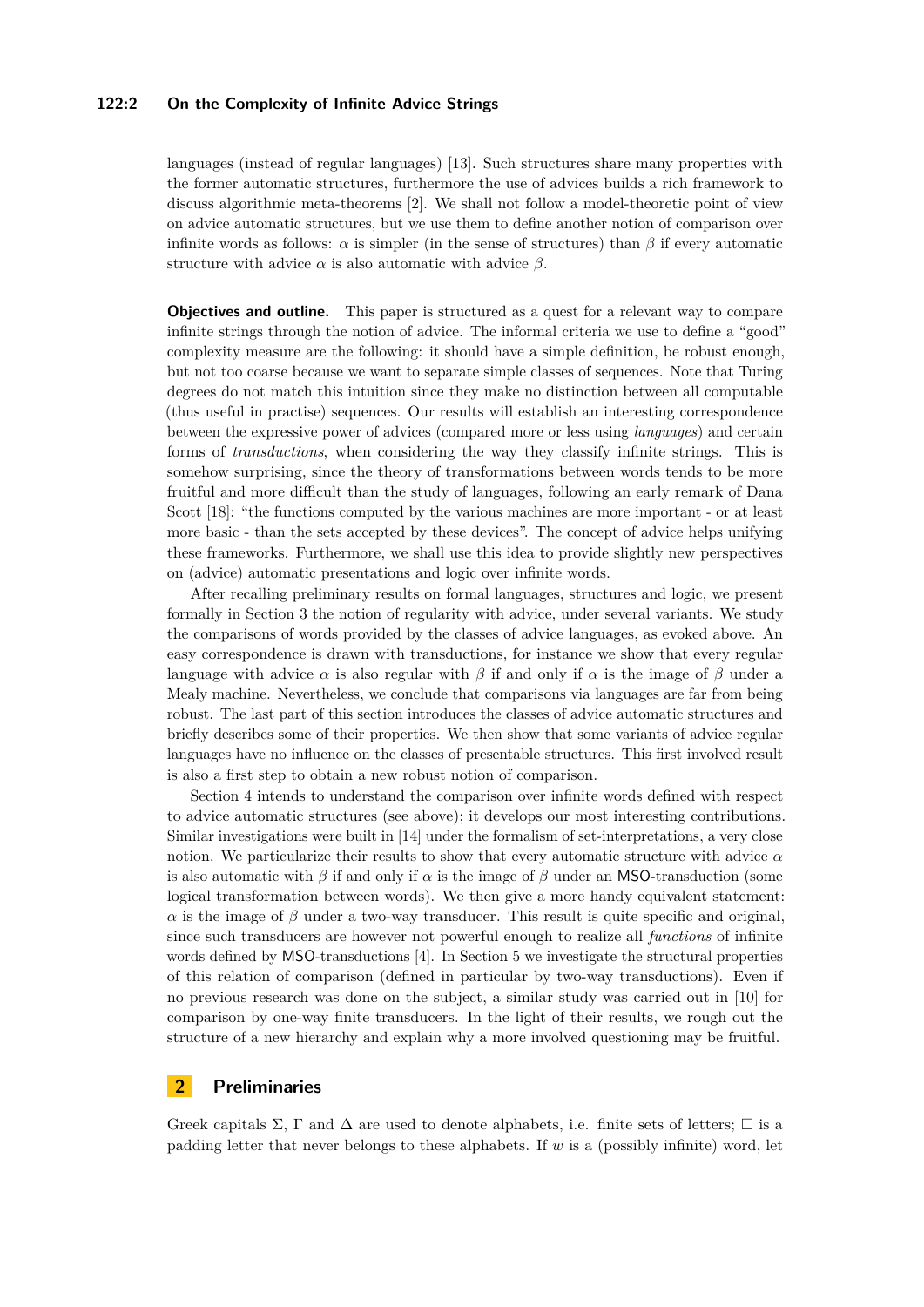$|w|$  ∈ N ∪ { $\omega$ } be its length, and for  $n \ge 0$  let  $w[n]$  be its  $(n + 1)$ -th letter (when defined). For  $0 \leq m \leq n$ , let  $w[m:n] = w[m]w[m+1] \cdots w[n-1]$  (when defined, possibly  $\varepsilon$ ). We write  $w[:n]$  for the prefix  $w[0:n]$ , and  $w[n:]$  for the (possibly infinite) suffix  $w[n]w[n+1] \cdots$ . Denote by Reg (resp.  $\omega$ Reg) the class of regular (resp.  $\omega$ -regular) languages.

We shall deal with structures over a finite (relational) signature, denoted by fraktur letters  $\mathfrak{A}, \mathfrak{B},$  etc. Equality implicitly belongs to every signature. If  $\tau$  is a signature and  $\mathcal{L}$ a logic,  $\mathcal{L}[\tau]$ -formulas are  $\mathcal{L}$ -formulas over the signature  $\tau$ . Let  $\alpha \in \Gamma^\omega$ , its word structure  $\mathfrak{W}^{\alpha} = \langle \mathbb{N}, \langle \cdot, (P_{a})_{a \in \Gamma} \rangle$  is defined with  $\langle$  the usual ordering, and  $n \in P_{a}$  if  $\alpha[n] = a$ . For succinctness reasons,  $\alpha \models \phi$  stands for  $\mathfrak{W}^{\alpha} \models \phi$  and  $\mathsf{MSO}[\lt, , \Gamma]$  for  $\mathsf{MSO}[\lt, , (P_a)_{a \in \Gamma}]$ . Recall that MSO-formulas can be interpreted using weak semantics (WMSO), where we allow set quantifications to range only over finite sets.

▶ **Definition 1** (convolution). If *u* and *v* are (possibly infinite) words, their *convolution*  $u \otimes v$ is the word of length  $\max(|u|, |v|)$  such that:

- $(u \otimes v)[n] = (u[n], v[n])$  if  $n < \min(|u|, |v|);$
- $(u \otimes v)[n] = (u[n], \Box)$  if  $|v| \le n < |u|$ ;
- $(u \otimes v)[n] = (\Box, v[n])$  if  $|u| \leq n < |v|.$  $\sim$

<span id="page-2-0"></span>**Definition 2** (presentation). Let  $\mathfrak{A} := \langle A, R_1 \dots R_n \rangle$  be a relational structure and C a class of languages (possibly over infinite words). A C-presentation of  $\mathfrak{A}$  is a tuple  $(L, L<sub>=</sub>, L<sub>1</sub>...L<sub>n</sub>)$ of languages from C such that there exists a surjective function  $\nu : L \to A$  with:

 $L = \{ w \otimes w' \mid w, w' \in L \text{ and } \nu(w) = \nu(w') \};$ 

$$
\text{ for } R_i \text{ (arity } r_i), L_i = \{w_1 \otimes \cdots \otimes w_{r_i} \mid \forall 1 \leq j \leq r_i, w_j \in L \text{ and } (\nu(w_1), \ldots, \nu(w_{r_i})) \in R_i \}.
$$

The function *ν* describes how *A* is encoded in *L*. Since we never consider the elements of *A* directly, it does not belong explicitly to the presentation and can be considered as a notation. The alphabet of *L* is called *encoding alphabet* and often denoted Σ. The presentation is said *injective* if  $L = \{w \otimes w \mid w \in L\}$ . Fairly recently, the class of  $(\omega)$ Reg-presentable structures generated much attention, under the name of  $(\omega$ -)*automatic structures* [\[8\]](#page-12-2). Such structures can be effectively represented using a tuple of automata recognizing the previous languages. We denote by  $(\omega)$ AutStr the class of  $(\omega)$ -)automatic structures.

- ► **Example 3.**  $\langle \mathbb{N}, +, 0, 1 \rangle \in \text{AutStr.}$
- **Proposition 4** (folklore, [\[8\]](#page-12-2)). *Every*  $(\omega$ -*)automatic structure has a decidable* FO-theory.

Automatic structures enjoy several other useful properties, but the presentation fails for simple structures with decidable theory, as shown in the next theorem.

<span id="page-2-1"></span>**Find Theorem 5** ([\[20\]](#page-12-3)).  $\langle \mathbb{Q}, + \rangle$  *is not an (* $\omega$ *-)automatic structure.* 

A model-theoretic notion closely related to presentations is concept of *interpretation*, where we describe a structure in another (host) structure via a tuple of logical formulas.

**Definition 6** (interpretation). Let  $\mathfrak A$  be a structure over a signature  $\tau$ ,  $\mathcal L$  be a logic and  $\mathcal{I} := (\phi_{\delta}(\overline{x}), \phi_{=}(\overline{x}, \overline{y}), \phi_{1}(\overline{x_{1}} \dots \overline{x_{r_{1}}}) \dots \phi_{p}(\overline{x_{1}} \dots \overline{x_{r_{p}}))$  a tuple of  $\mathcal{L}[\tau]$ -formulas where  $\overline{x}, \overline{y}$  and the  $\overline{x_i}$  are *k*-tuples of free variables. Let

- $\blacksquare$   $A_\delta := {\overline{a} = (a_1 \dots a_k) \mid \mathfrak{A} \models \phi_\delta(\overline{a})};$
- $\blacksquare$  ∼ is a binary relation on  $A_\delta$  with  $\bar{a} \sim \bar{b}$  if  $\mathfrak{A} \models \phi = (\bar{a}, \bar{b});$

for  $1 \leq i \leq p$ ,  $R_i$  is a relation on  $A_\delta$  defined as  $(\overline{a_1} \dots \overline{a_{r_i}}) \in R_i$  if  $\mathfrak{A} \models \phi_i(\overline{a_1} \dots \overline{a_{r_i}});$ 

- we say that  $\mathcal I$  is a *k*-dimensional  $\mathcal L$ -interpretation of a structure  $\mathfrak B$  in the structure  $\mathfrak A$  if:
- $\blacksquare$  ∼ defines an congruence relation on  $A_\delta$  with respect to  $R_1 \ldots R_p$ ;
- $\langle A_{\delta}, R_1 ... R_p \rangle / \sim$  is isomorphic to B.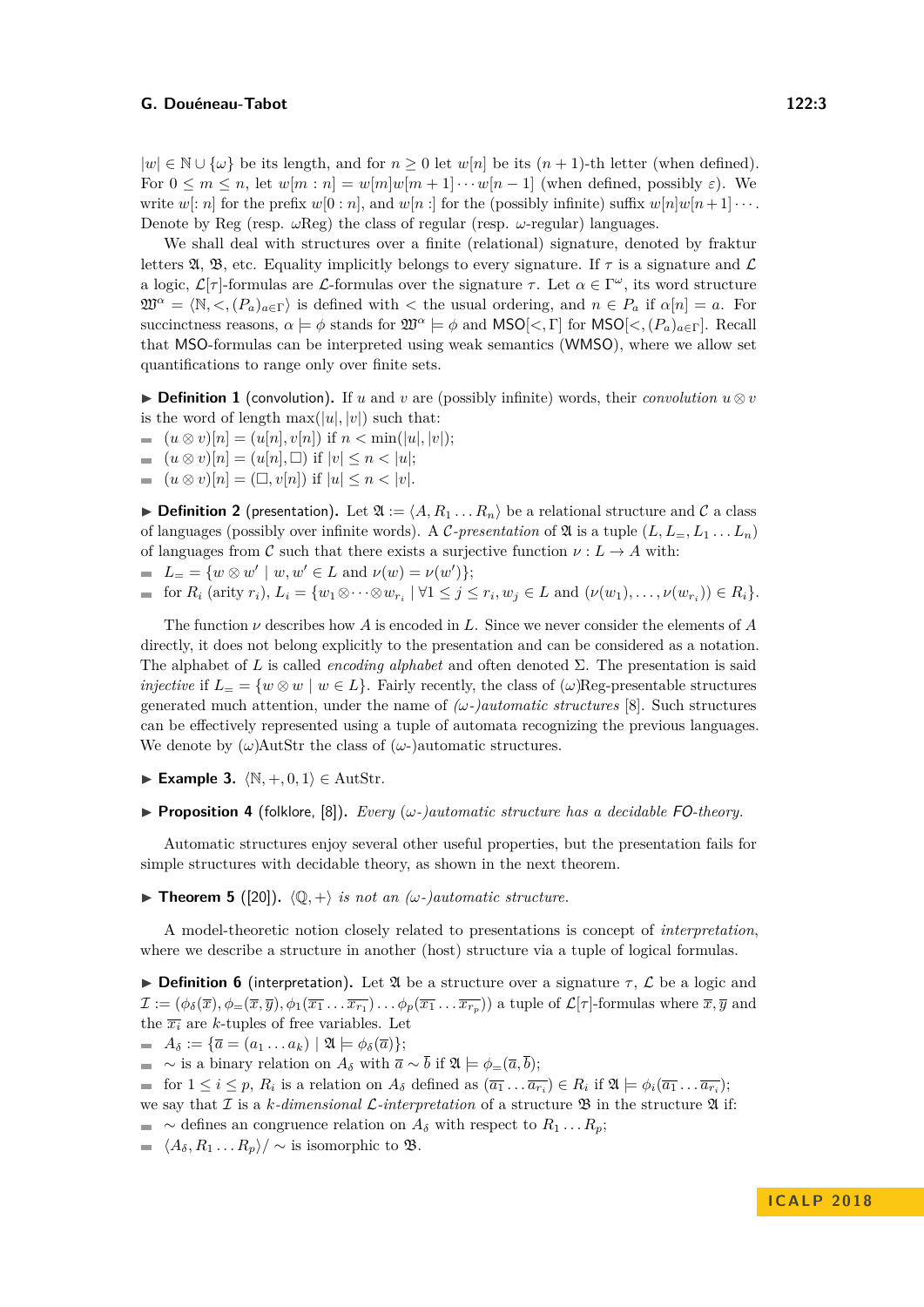## **122:4 On the Complexity of Infinite Advice Strings**

The interpretation is said *injective* if  $\sim$  is the equality relation of  $A_{\delta}$ . In the literature, interpretations are often directly assumed to be *1-dimensional injective interpretations*. The choice of the logic  $\mathcal L$  provides several kinds of interpretation, detailed in Definition [7.](#page-3-1)

## <span id="page-3-1"></span>▶ Definition 7.

- **1.** An FO-interpretation is a tuple of FO-formulas. The elements of  $\mathfrak A$  are encoded as tuples of elements in the host structure B.
- **2.** An MSO*-interpretation* is a tuple of MSO-formulas with free first-order variables. If we use the weak semantics, we speak of WMSO-interpretation. Once more, the elements of A are encoded as tuples of elements of B.
- **3.** An S*-interpretation* (set) is a tuple of MSO-formulas with free set variables. If we use weak semantic, we speak of  $FS-interpretation$  (finite set). The elements of  $\mathfrak A$  are encoded as tuples of (finite) sets of elements in the host structure.

## <span id="page-3-2"></span>▶ Fact 8 (closure under composition).

- **1.** *If* A *is k-dimensionally* FO*-interpretable in* B *which is l-dimensionally* FO*-interpretable in*  $\mathfrak{C}$ *, then*  $\mathfrak{A}$  *is directly kl-dimensionally* FO-*interpretable in*  $\mathfrak{C}$ *.*
- **2.** *If* A *is k-dimensionally* MSO*-interpretable in* B *which is 1-dimensionally* MSO*-interpretable in*  $\mathfrak{C}$ *, then*  $\mathfrak{A}$  *is directly k-dimensionally* MSO*-interpretable in*  $\mathfrak{C}$

 $\triangleright$  Remark. The presence of sets and the use of several dimensions force to be careful in the statements of Fact [8.](#page-3-2) Indeed, there is no reason why the composition of two S-interpretations should be a S-interpretation, since we obtain sets of sets in the whole transformation. A similar argument works for MSO-interpretations without restrictions on the dimension.

 $\triangleright$  Remark. The above composition properties allow - in specific cases - to transfer the decidability of the logical theory from the host structure to the other one.

Interpretations are a key concept to extend standard automata-logic equivalences from regular languages to automatic structures.

**Proposition 9** ([\[12\]](#page-12-11)). A structure  $\mathfrak A$  is automatic (resp.  $\omega$ -automatic) if and only if  $\mathfrak A$  is FS*-interpretable (resp.* S*-interpretable) in* (N*, <*)*.*

# <span id="page-3-0"></span>**3 From advice regular languages to advice automatic structures**

We introduce in this section an extension of regular languages known as *regular languages with advice*. This concept enables us to study some preorders over infinite words; we discuss their relevance and establish a first link with transductions. In the last subsection, we describe the structures that can be presented with these classes of languages.

# <span id="page-3-3"></span>**3.1 Terminating languages**

The idea of advice regularity is to consider languages accepted by automata that read an infinite advice string while processing its input [\[5\]](#page-12-12). We provide an equivalent definition which does not directly deal with automata but only languages.

**► Definition 10.**  $L \subseteq \Sigma^*$  is *terminating regular* with advice  $\alpha \in \Gamma^\omega$  if there exists a regular language  $L' \subseteq (\Sigma \times \Gamma)^*$  such that  $L = \{w \mid w \otimes \alpha : |w| \in L'\}.$ 

# Example 11.

- **1.** If  $L \subseteq \Sigma^*$  is regular, so is  $\{w \otimes w' \mid w \in L, w' \in \Gamma^*, |w| = |w'|\}$ , and considering this language shows that *L* is regular with any advice of  $\Gamma^{\omega}$ ;
- **2.** the set  $\text{Pref}(\alpha) := {\alpha : n | n \geq 0}$  is regular with advice  $\alpha$ .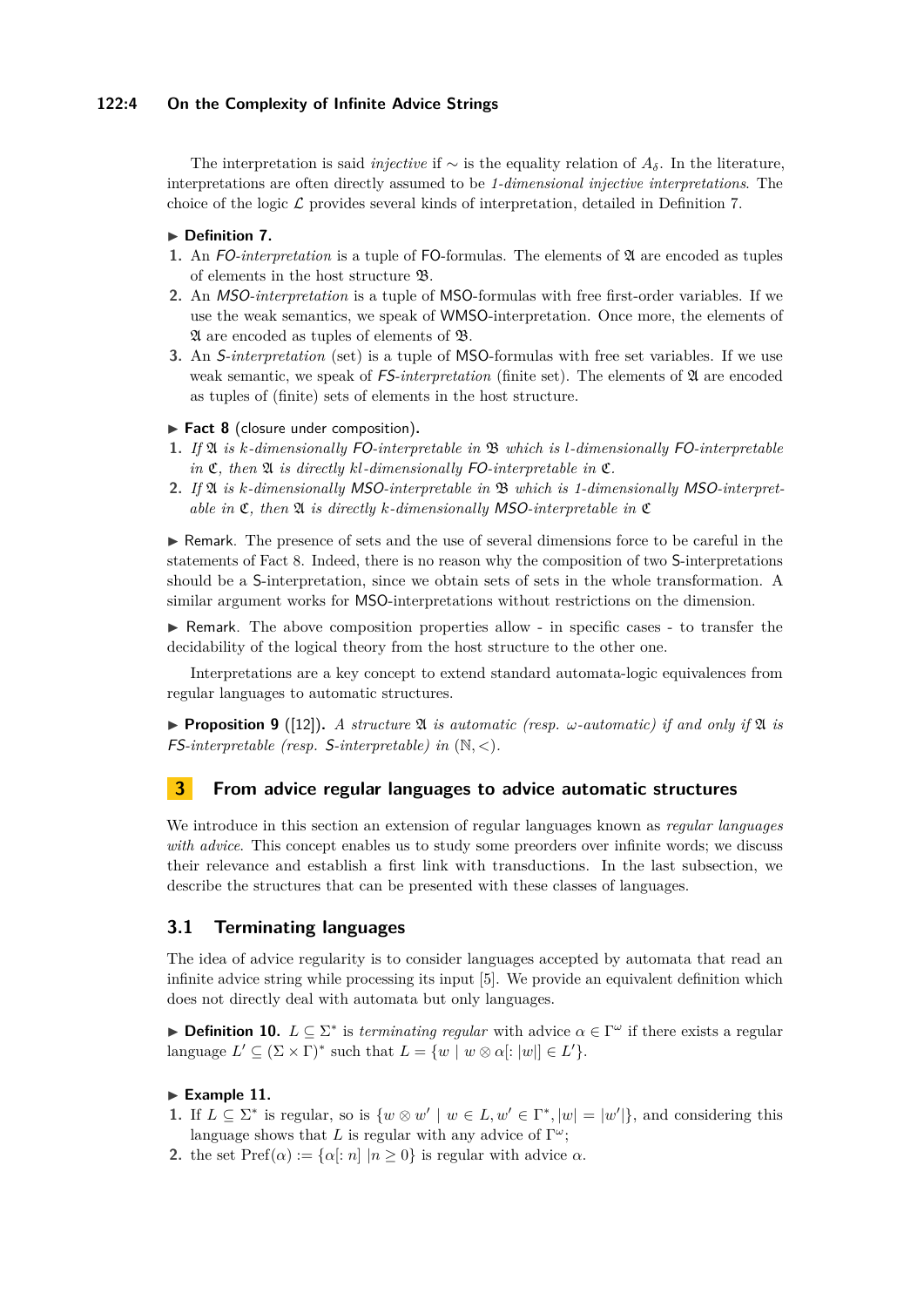We denote by  $\text{Reg}[\alpha]$  the class of regular languages with advice  $\alpha$ . As evoked in the introduction, our goal is to measure the complexity of infinite words, through the expressiveness of their advice classes. We write  $\alpha \preccurlyeq_{\text{Reg}} \beta$  whenever  $\text{Reg}[\alpha] \subseteq \text{Reg}[\beta]$ , this relation is clearly a preorder over infinite words. Let the  $\prec_{\text{Reg}}$ -degrees be the equivalence classes of the relation  $\preccurlyeq_{Reg} \cap \succcurlyeq_{Reg}$ , they describe the sets of equally complex advices. We remark that ultimately periodic words (i.e. infinite words of the form  $uv^{\omega}$ ) form the least  $\preccurlyeq_{\text{Re}g}\text{-degree}$ ; indeed the inclusion Reg  $\subseteq$  Reg[ $\alpha$ ] is strict if and only if  $\alpha$  is not ultimately periodic [\[5,](#page-12-12) [16\]](#page-12-13). We now provide a first equivalence with transductions.

**► Definition 12.** A *Mealy machine* is a 6-tuple  $(Q, q_0, \Delta, \Gamma, \delta, \theta)$  where  $Q$  is the finite set of states,  $q_0 \in Q$  initial state,  $\Delta$  is the input alphabet,  $\Gamma$  is the output alphabet,  $\delta: Q \times \Delta \to Q$ is the (partial) transition function, and  $\theta$  :  $Q \times \Delta \rightarrow \Gamma$  is the (partial) output function.

A run of a Mealy machine is a run of the underlying deterministic automaton. On input *β*, the machine outputs *α* the concatenation of the outputs along the run on *β*.

I **Proposition 13.** *The following conditions are equivalent:*

**1.** Reg[ $\alpha$ ]  $\subseteq$  Reg[ $\beta$ ];

**2.** *α is the image of β under some Mealy machine.*

Comparison via  $\prec_{\text{Reg}}$  thus corresponds to computability via Mealy machines. The properties of this preorder were studied under this form in [\[7\]](#page-12-14). However, tiny changes in the words completely modify their  $\preccurlyeq_{\text{Re}e}$ -degree: those classes are far from being robust.

<span id="page-4-0"></span>**Fact 14** ([\[7\]](#page-12-14)). Whenever  $\alpha$  is not ultimately periodic, we have a strictly increasing chain  $\alpha \prec_{\text{Reg}} \alpha[1:] \prec_{\text{Reg}} \cdots \prec_{\text{Reg}} \alpha[n:] \prec_{\text{Reg}} \cdots$ . A strictly decreasing chain can be obtained *similarly with*  $\alpha \succ_{\text{Reg}} \Box \alpha \succ_{\text{Reg}} \cdots \succ_{\text{Reg}} \Box^n \alpha \succ_{\text{Reg}} \cdots$ .

An interesting point is the closure properties of these classes.

**Proposition 15** ([\[5\]](#page-12-12)). Reg[ $\alpha$ ] *is closed under boolean operations.* 

However, when  $\alpha$  is not ultimately periodic, Reg[ $\alpha$ ] is not closed under projection (with respect to  $\otimes$  [\[16\]](#page-12-13). This is a serious issue if one intends to encode logical theories, what may explain why automata with advice have remained unused for many years. A possible solution, detailed in the next paragraph, is to use  $\omega$ -regularity instead of finite regularity.

## **3.2 Non-terminating languages and** *ω***-regularity**

Once more, we shall provide a definition in terms of languages, but it could equivalently be stated with *ω*-automata that read an advice string.

**Definition 16** ([\[13\]](#page-12-5)).  $L \subseteq \Sigma^{\omega}$  is  $\omega$ -regular with advice  $\alpha \in \Gamma^{\omega}$  if there is an  $\omega$ -regular language  $L' \subseteq (\Sigma \times \Gamma)^\omega$  such that  $L = \{w \mid w \otimes \alpha \in L'\}.$ 

## Example 17.

- **1.** Every  $\omega$ -regular language is also  $\omega$ -regular with any advice;
- **2.**  $\{\alpha\}$  is *ω*-regular with advice  $\alpha$ .

We denote by *ω*Reg[*α*] the class of *ω*-regular languages with advice *α*. The next definition generalizes *ω*-regularity with advice to finite-words languages.

**► Definition 18** ([\[13\]](#page-12-5)). A language  $L \subseteq \Sigma^*$  is *non-terminating regular* with advice  $\alpha \in \Gamma^\omega$  if there is an  $\omega$ -regular language  $L' \subseteq ((\Sigma \oplus \square) \times \Gamma)^\omega$  such that  $L = \{w \mid w \otimes \alpha \in L'\}.$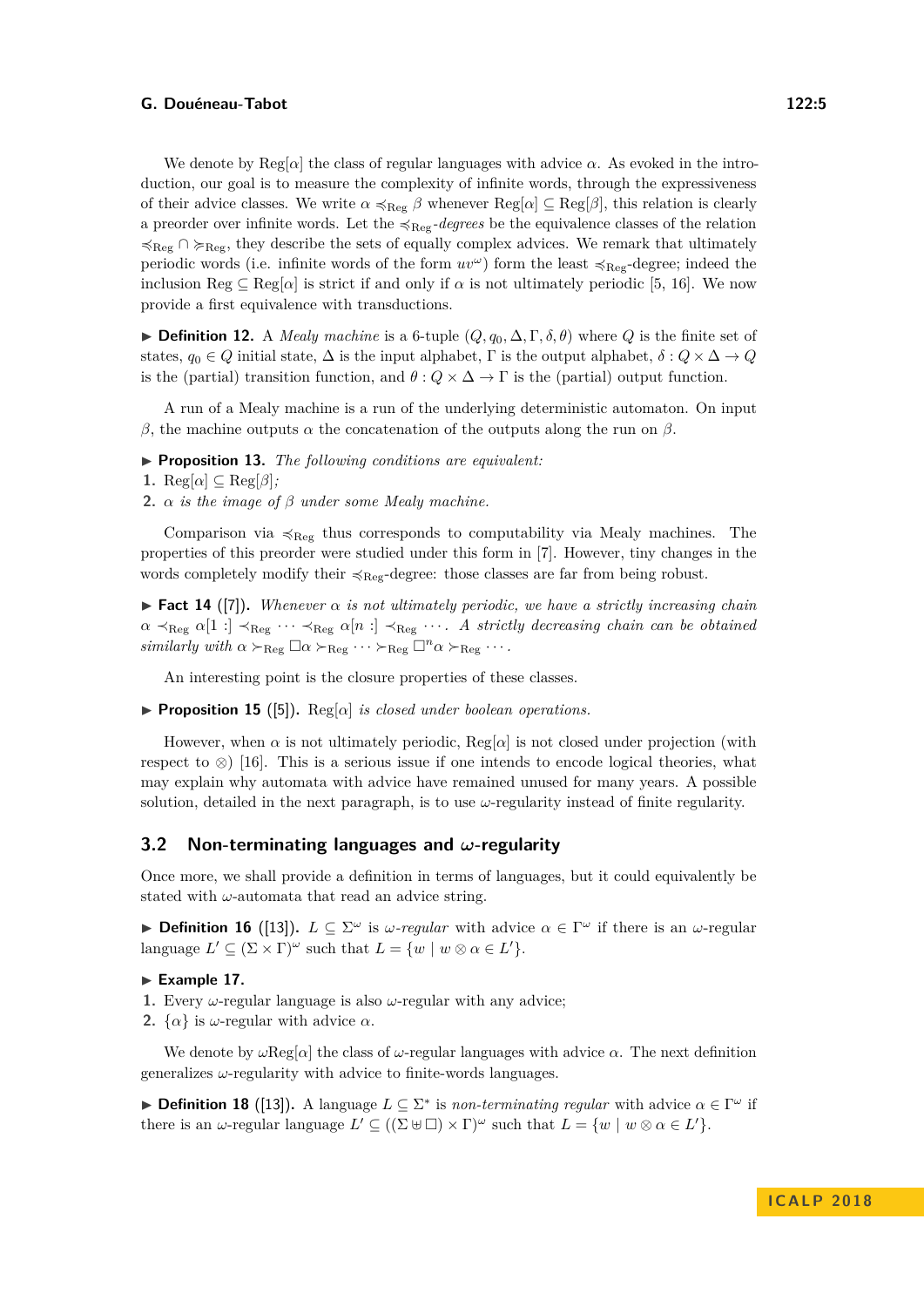<span id="page-5-0"></span>**► Example 19.**  $\forall n \geq 0$ , Pref( $α[n:]$ ) is non-terminating regular with advice  $α$ .

Let  $\text{Reg}^{\infty}[\alpha]$  be the class of non-terminating regular languages with advice  $\alpha$ . It follows from the definitions that  $L \in \text{Reg}^{\infty}[\alpha]$  if and only if  $\{w \Box^{\omega} \mid w \in L\} \in \omega \text{Reg}[\alpha]$ . These new definitions increase the expressiveness of advice languages, since Reg[*α*] ⊆ Reg∞[*α*] and the inclusion is strict when  $\alpha$  is not ultimately periodic [\[13\]](#page-12-5). Furthermore, they solves the lack of closure properties evoked in the end of Subsection [3.1.](#page-3-3)

**► Proposition 20** ([\[13\]](#page-12-5)). Reg<sup>∞</sup>[ $\alpha$ ] *and*  $\omega$ Reg[ $\alpha$ ] *are closed under boolean operations, cylindrification, and projection (with respect to*  $\otimes$ ).

Let us compare infinite words with respect to this *ω*-regular use of advice. We define the preorders  $\prec_{\text{Reg}^{\infty}}$  (resp.  $\prec_{\omega \text{Reg}}$ ) based on the inclusion of the Reg<sup>∞</sup> (resp.  $\omega \text{Reg}$ ) classes, and the corresponding notions of degrees. It is not hard to see that ultimately periodic words are again the least  $\prec_{\text{Reg}} \sim$ - and  $\prec_{\text{wReg}}$ -degree. We now make a non-trivial step towards a generic correspondence between advices, machine transductions, and logic.

**Definition 21.** An  $\omega$ -regular function *f* is a (partial) mapping  $\Gamma^{\omega} \to \Delta^{\omega}$  whose graph  $\{w \otimes f(w) \mid w \in \text{dom}(f)\}\$ is an *ω*-regular language.

<span id="page-5-1"></span>**Definition 22** (MSO-relabelling). We say that  $\alpha \in \Gamma^\omega$  is the image of  $\beta \in \Delta^\omega$  under an *MSO-relabelling* if there is a tuple MSO[<,  $\Delta$ ]-formulas  $(\phi_a(x))_{a \in \Gamma}$  such that  $\forall n \geq 0$ ,  $\alpha[n] = a$  if and only if  $\beta \models \phi_a(n)$ .

▶ **Proposition 23.** *The following conditions are equivalent:* 

- **1.** Reg<sup>∞</sup>[ $\alpha$ ]  $\subseteq$  Reg<sup>∞</sup>[ $\beta$ ];
- **2.**  $\omega \text{Reg}[\alpha] \subseteq \omega \text{Reg}[\beta];$
- **3.** *α is the image of β under some ω-regular function;*
- **4.** *α is the image of β under some* MSO*-relabelling.*

**I** Remark. A word  $\alpha$  is the image of  $\beta$  under some Mealy machine if and only if  $\alpha$  is the image of *β* under a *relativized* MSO*-relabelling*, defined as a relabelling where in the formulas  $\phi_a(x)$  every quantification is relativized under *x*, i.e. of the form  $Qy/Y \leq x$ .

We obtain in particular  $\prec_{\omega \text{Reg}} = \prec_{\text{Reg}} \infty$  and  $\prec_{\text{Reg}} \subset \prec_{\text{Reg}} \infty$  (see Fact [14](#page-4-0) and Example [19\)](#page-5-0). To understand its structure, we briefly give a simple necessary condition for  $\alpha \preccurlyeq_{\text{Reg}} \beta$ .

<span id="page-5-3"></span>**Proposition 24.** *Let*  $p_{\gamma}$  *be the* subword complexity *function of*  $\gamma$  [\[3\]](#page-12-15). *If*  $\alpha \in \Gamma^{\omega}$  *is the image of*  $\beta \in \Delta^{\omega}$  *under some*  $\omega$ *-regular function, then*  $p_{\alpha} \leq K \times p_{\beta}$  *for some constant K.* 

For all  $n \geq 1$ , there exists a (computable) string  $\alpha_n$  such that  $p_{\alpha_n}: k \mapsto n^k$ . Necessarily  $\text{Reg}^{\infty}[\alpha_n]$  is not contained in any  $\text{Reg}^{\infty}[\beta]$  for  $\beta \in \{1, \ldots, n-1\}^{\omega}$  because  $p_{\beta}(k) \leq (n-1)^k$ . This observation shows that the size of the alphabet is an unavoidable parameter for  $\preccurlyeq_{\text{Re}g^{\infty}}$ , which is not good news when looking for a robust notion of complexity. The rest of this paper will no longer deal with the preorders defined by languages, but it move towards presentable structures in order to describe a more relevant notion of comparison.

# <span id="page-5-2"></span>**3.3 Advice automatic structures**

We now turn to classes of structures that are presentable by advice languages. Following Definition [2](#page-2-0) and the notations of [\[2\]](#page-12-6), we denote by  $\text{AutStr}[\alpha]$  the class of  $\text{Reg}[\alpha]$ -presentable structures, AutStr<sup>∞</sup>[*α*] for Reg<sup>∞</sup>[*α*]-presentable, and *ω*AutStr[*α*] for *ω*Reg[*α*]-presentable. Such structures are said to be  $(\omega)$ *automatic with advice*  $\alpha$ . Their study is located a level of abstraction higher than what was done above, since the languages have no longer importance in theirselves, but are only used to encode other objects.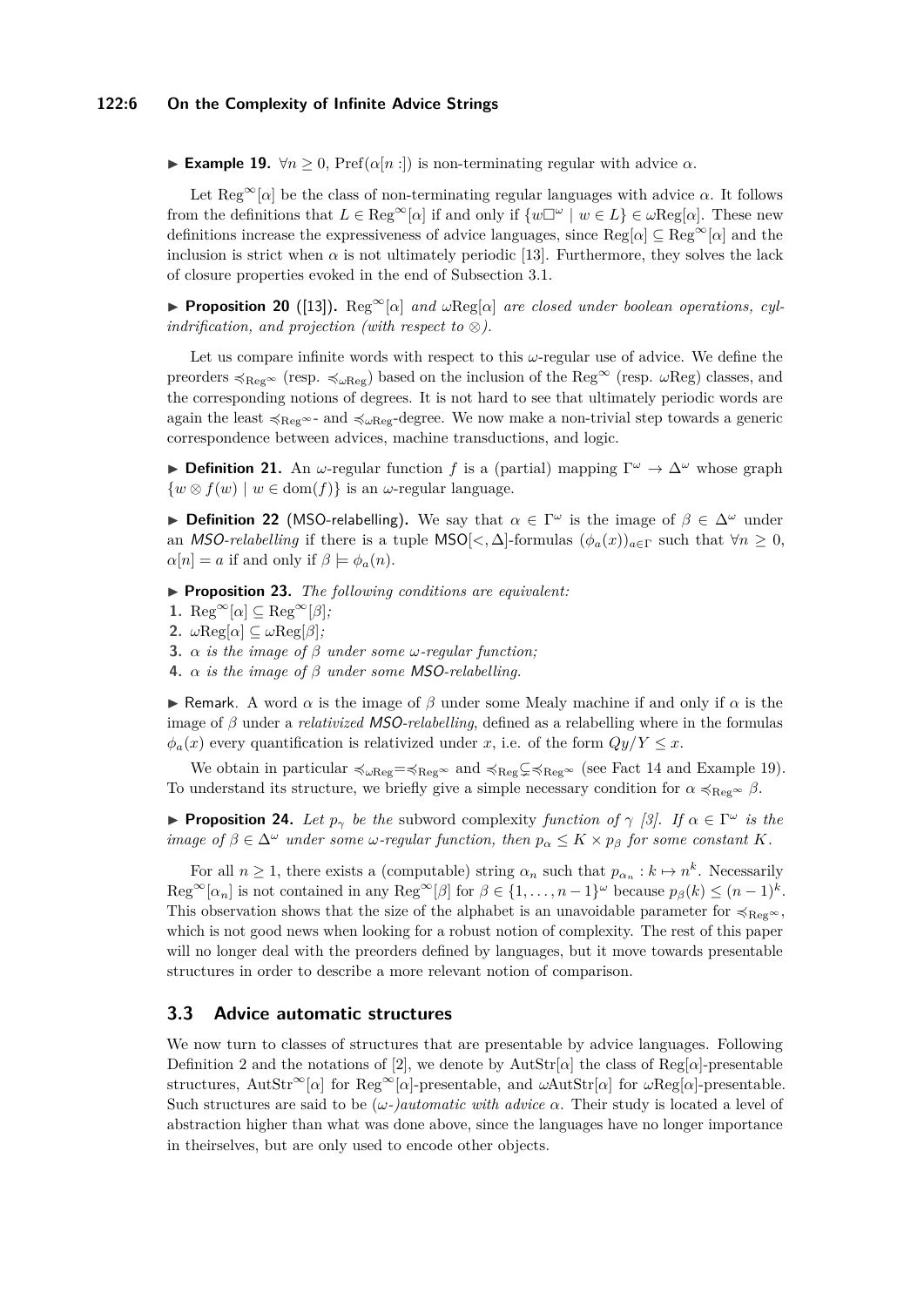An advice automatic structure can be described "effectively" via a tuple of automata (as for standard automatic structures), and a certain advice  $\alpha$ . In fact, the decidability feature of automatic structures is preserved as soon as  $\alpha$  is decidable enough.

**Proposition 25** ([\[2\]](#page-12-6)). *If*  $\mathfrak{W}^{\alpha}$  *has a decidable MSO-theory, every structure in*  $\omega$ AutStr[ $\alpha$ ], AutStr∞[*α*] *or* AutStr[*α*] *has a decidable* FO*-theory.*

Large classes of infinite words with decidable MSO-theory have been described, see e.g. [\[6\]](#page-12-16) or [\[19\]](#page-12-17). We briefly show why the generalization from automatic structures to advice automatic structures can be fruitful (compare the next result to Theorem [5\)](#page-2-1).

**► Fact 26** ([\[13\]](#page-12-5)).  $\langle \mathbb{Q}, + \rangle \in \text{AutStr}[\alpha]$  *for some advice*  $\alpha$  *with decidable MSO-theory.* 

We now briefly describe basic properties of presentations with advice.

I **Fact 27.** *Inclusion of language classes give* AutStr ⊆ AutStr[*α*] ⊆ AutStr<sup>∞</sup>[*α*] *and*  $ωAutStr ⊆ ωAutStr[α]$ *. Inclusions are equalities if α is ultimately periodic.* 

**I** Remark. There is however no immediate argument to deduce AutStr  $\subsetneq$  AutStr[ $\alpha$ ] when  $\alpha$ is not ultimately periodic. We shall see in Section [5](#page-10-0) that this statement is true.

As an immediate consequence of the definitions, AutStr<sup>∞</sup>[*α*] ⊆ *ω*AutStr[*α*] and *ω*AutStr[*α*] contains uncountable structures, whereas AutStr<sup>∞</sup>[*α*] does not. This idea can be refined.

<span id="page-6-1"></span> $\triangleright$  **Theorem 28** ([\[2\]](#page-12-6)). AutStr<sup>∞</sup>[*α*] *is exactly the subclass of countable structures of ω*AutStr[*α*].

The next result shows to what extent the advice contains the seeds of every presentation, and how we generalized the case of automatic structures.

- <span id="page-6-0"></span> $\blacktriangleright$  Proposition 29 ([\[1\]](#page-12-18)).
- **1.**  $\mathfrak{A} \in \omega$ AutStr[ $\alpha$ ] *if and only if*  $\mathfrak{A}$  *is* S-interpretable in  $\mathfrak{W}^{\alpha}$ ;
- **2.**  $\mathfrak{A} \in \text{AutStr}^{\infty}[\alpha]$  *if and only if*  $\mathfrak{A}$  *is* FS-interpretable in  $\mathfrak{W}^{\alpha}$ .

 $\triangleright$  Remark ([\[1\]](#page-12-18)). If the presentation is injective and the encoding is alphabet binary, the resulting interpretation can be done 1-dimensional and injective.

Dealing directly with Reg[*α*]-presentations seems more difficult, since basic properties lack to this class of languages. We now show  $\text{AutStr}^{\infty}[\alpha] = \text{AutStr}[\alpha]$ , hence the expression "advice automatic structure" is not ambiguous. To give an intuition of the proof, we note that an  $\omega$ -automaton performs an infinite run on  $w \otimes \alpha$  (for *w* finite) in two steps: first, it follows a finite run on  $w \otimes \alpha$ :  $|w|$ , then it checks some *ω*-regularity on  $\square^{\omega} \otimes \alpha |w|$  :  $\alpha \simeq \alpha |w|$  : Basically, the  $\omega$ -regularity feature is only used on suffixes of the advice. On the other hand, a automaton for  $\text{Reg}[\alpha]$  is blind to the *ω*-future. We show that it can nevertheless look at some "finite amount of future" and deduce corresponding *ω*-regularity on the suffixes. A key idea is that since the advice is *fixed*, so are several properties of its suffixes.

**Findmer 30.** *Let L be an ω-regular language and*  $\alpha \in \Gamma^\omega$  *a fixed word. There is a (finite*) *words) regular language*  $L'$  *and*  $N \geq 0$  *such that for all*  $n \geq N$ *,*  $\alpha[n : ] \in L$  *if and only if*  $\alpha[n]$  *has a finite prefix in L*'. Furthermore, if *L* can be described by an  $FO[<, \Gamma]$ -sentence, *L*<sup> $\prime$ </sup> can be described by an FO[ $\lt$ , Γ]*-sentence as well.* 

**Proof sketch.** The case of FO is treated via equivalence with LTL, known [\[15\]](#page-12-19) as Kamp's Theorem. For MSO in general, we deduce the result from the work of A.L. Semenov [\[19\]](#page-12-17).  $\blacktriangleleft$ 

Corollary [31](#page-7-1) will formalize our intuition that terminating automata can check *ω*-regular properties on suffixes. It thus enables us to explicit the relationships between  $\text{Reg}[\alpha]$  and  $\text{Reg}^{\infty}[\alpha]$ , and between  $\text{AutStr}[\alpha]$  and  $\text{AutStr}^{\infty}[\alpha]$ .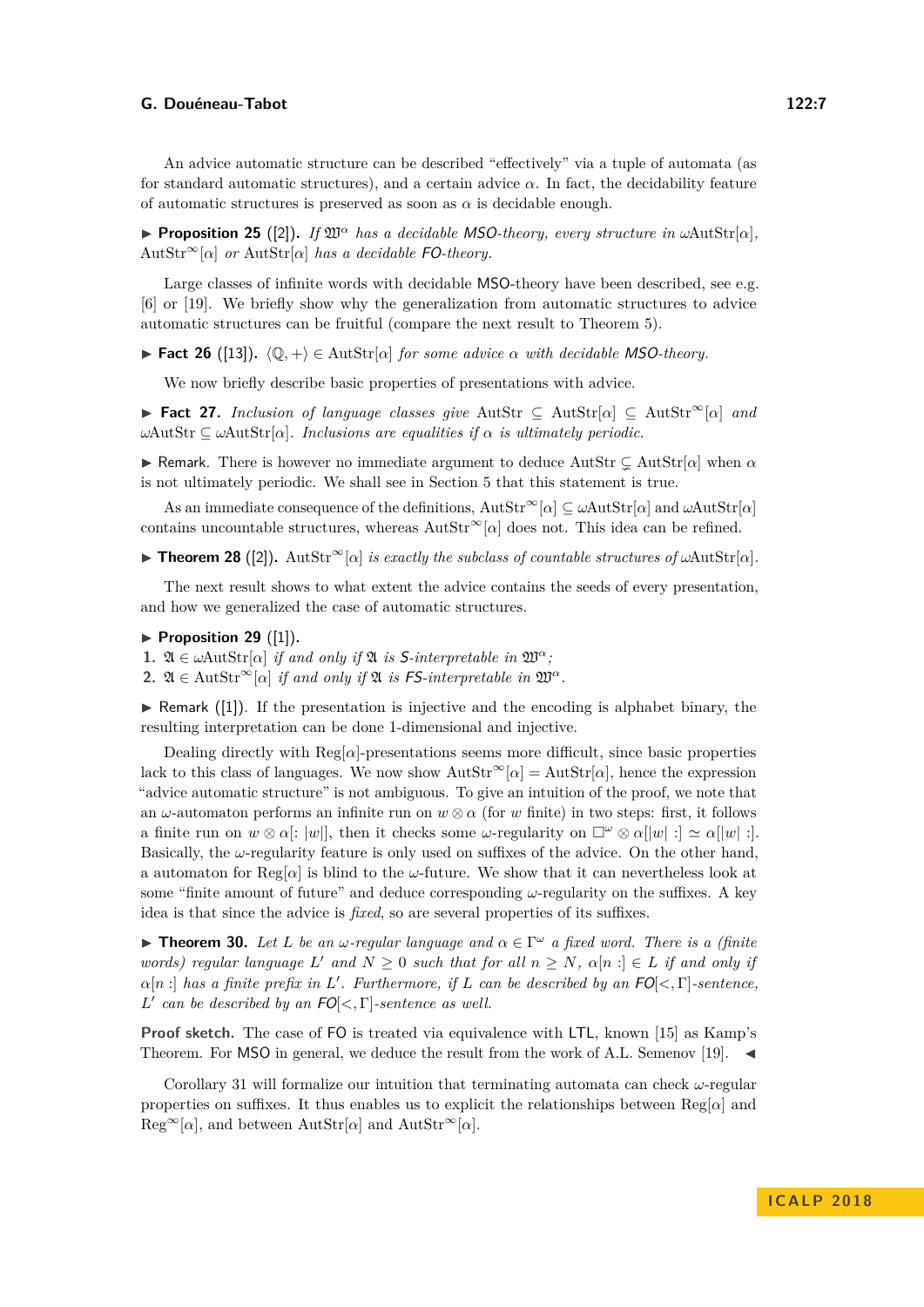<span id="page-7-1"></span>**► Corollary 31.** Let  $L \subseteq \Gamma^\omega$  be an  $\omega$ -regular language and  $\alpha \in \Gamma^\omega$ . There is a function  $f : \mathbb{N} \to \mathbb{N}$  *such that*  $\{0^n \Box^{f(n)} \mid \alpha[n] \in L\} \in \text{Reg}[\alpha]$ *.* 

**► Corollary 32.** Let  $\alpha \in \Gamma^\omega$ . For every language  $L \in \text{Reg}^\infty[\alpha]$ , there is a function  $f : \mathbb{N} \to \mathbb{N}$ *such that*  $\{w\Box^{f(|w|)} \mid w \in L\} \in \text{Reg}[\alpha].$ 

<span id="page-7-2"></span> $\triangleright$  **Corollary 33.** *For every advice α*,  $\text{AutStr}[\alpha] = \text{AutStr}^{\infty}[\alpha]$ *.* 

 $\triangleright$  Remark. Thanks to these results, we also managed to build a normal form for MSO-formulas (with free variables) when interpreted in a fixed word model, see [\[9\]](#page-12-0).

# <span id="page-7-0"></span>**4 Complexity of advices when describing structures**

After the first results of the previous section on advice automatic structures, we are now able to understand which preorder they describe over infinite words. Corollary [33](#page-7-2) implies in particular that  $AutStr[\alpha] \subseteq AutStr[\beta]$  if and only if  $AutStr^{\infty}[\alpha] \subseteq AutStr^{\infty}[\beta]$ . The objective of this section is to show equivalence with *ω*AutStr[*α*] ⊆ *ω*AutStr[*β*] and give several other characterizations. The climax lies in Theorem [39](#page-8-0) and Theorem [45,](#page-9-0) where we relate our notions to well-known logical transformations and finite transducers.

**► Definition 34.** A (*k*-copying) *MSO-transduction (MSOT)* from  $\Delta^{\omega}$  to Γ<sup>ω</sup> is a tuple of  $MSO[\langle , \Delta]$ -formulas with free first-order variables.

 $(\phi_1^a(x))_{a \in \Gamma} \ldots (\phi_k^a(x))_{a \in \Gamma}, (\phi_{i,j}^{\le}(x, y))_{1 \le i, j \le k})$ 

The semantics of an MSOT *τ* is defined as that of an MSO-interpretation in *k* disjoint copies of a host word structure. More precisely, the structure  $I_\tau(\mathfrak{W}^\beta)$  (not necessarily a word) has signature  $\{<,(P_a)_{a\in\Gamma}\}\$  and is defined as follows:

 $dom(I_{\tau}(\mathfrak{W}^{\beta})) = \bigcup_{1 \leq i \leq k} \{ (n, i) \mid \text{ there is } a \in A \text{ such that } \beta \models \phi_i^a(n) \};$ 

if  $(n, i) \in \text{dom}(I_\tau(\mathfrak{W}^\beta))$ , then  $(n, i) \in P_a$  if and only if  $\beta \models \phi_i^a(n)$ ;

if  $(m, j) \in \text{dom}(I_\tau(\mathfrak{W}^\beta))$ , then  $(n, i) < (m, j)$  if and only if  $\mathcal{U} \models \phi_{i,j}^{\leq}(n, m)$ .  $\blacksquare$ 

Since we are interested in transformations between words, we only consider the case when  $I_{\tau}(\mathfrak{W}^{\beta})$  is a word structure (what is syntactically definable by adding an MSO[ $<, \Delta$ ]-sentence for the domain). Each MSO-transduction  $\tau$  then realizes a (partial) function  $\tau : \Delta^{\omega} \to \Gamma^{\omega}$ whose domain is  $\{\beta \in \Delta^{\omega} \mid I_{\tau}(\mathfrak{W}^{\beta})\}$  is (isomorphic to) a word structure}, the image  $\tau(\beta)$  of *β* being the unique *α* such that  $I_\tau(\mathfrak{W}^\beta) \simeq \mathfrak{W}^\alpha$ .

The reader is asked to keep in mind that MSOT define a certain class of functions on infinite strings, even if our main concern is only the existence of a transduction between two fixed words. We write  $\alpha \preccurlyeq_{\text{MSOT}} \beta$  if there is a MSO-transduction  $\tau$  such that  $\tau(\beta) = \alpha$ .

▶ Remark. MSO-relabelings (see Definition [22\)](#page-5-1), relativized MSO-relabelings, and 1- dimensional MSO-interpretations can all seen as syntactical fragments of 1-copying MSOT.

 $\triangleright$  Remark. Even if MSO-interpretations in general are not closed under composition, it is the case of MSOT [\[4\]](#page-12-9). Thus  $\leq_{\text{MSOT}}$  is transitive, and is even a preorder over infinite words.

# <span id="page-7-3"></span>Example 35.

- **1.** If  $\alpha \preccurlyeq_{Reg^{\infty}} \beta$  then  $\alpha \preccurlyeq_{M\text{SOT}} \beta$  (thus  $\preccurlyeq_{M\text{SOT}}$  is a more generic notion of comparison than the preorders of Section [3,](#page-3-0) we shall see that the increase of power is strict);
- **2.** modifying a finite part of  $\alpha$  does not change its MSOT-degree:
- **3.** if *w* is a finite word, we denote by  $\widetilde{w}$  its mirror image; if  $\alpha := w_1 \# w_2 \# \cdots \in (\Gamma^* \#)^{\omega}$ , let  $\widetilde{\alpha} := \widetilde{w_1} \# \widetilde{w_2} \# \cdots$ ; then  $\widetilde{\alpha} \preccurlyeq_{\mathsf{MSOT}} \alpha$ .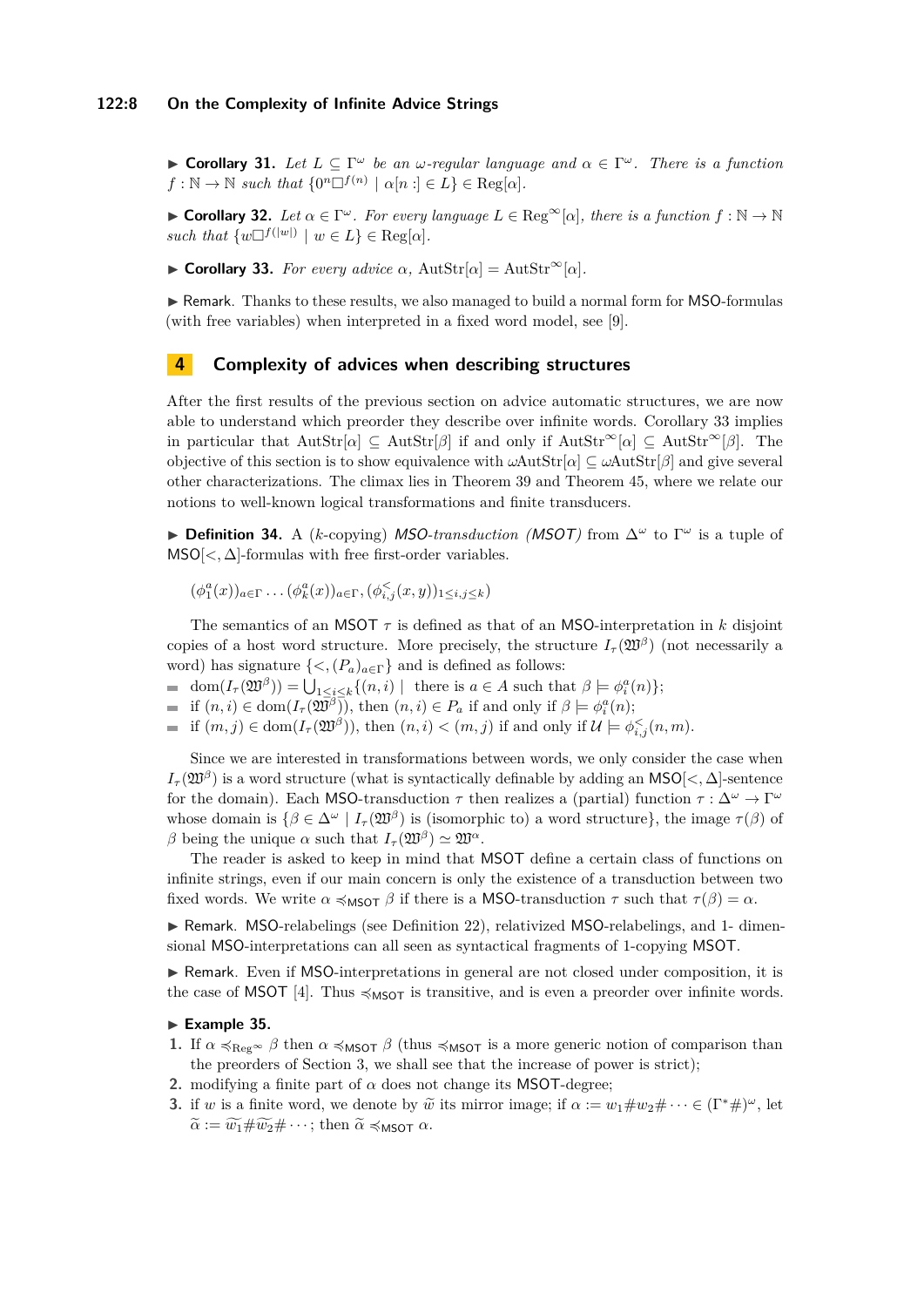## **4.1 From automatic structures to MSO-transductions**

When searching a complete structure of an advice, a naive idea is that  $\mathfrak{W}^{\alpha} \in \text{AutStr}^{\infty}[\beta]$ if and only if  $\text{AutStr}^{\infty}[\alpha] \subset \text{AutStr}^{\infty}[\beta]$ . However, this statement will turn out to be false. We need a stronger object that is presented in Definition [36.](#page-8-1)

<span id="page-8-1"></span> $\triangleright$  **Definition 36** ([\[14\]](#page-12-8)). Let  $\mathfrak{A} = \langle A, R_1 \dots R_n \rangle$  be a structure, we define its *weak powerset structure*  $P^f(\mathfrak{A})$  as the structure  $\langle P^f(A), R'_1 \dots R'_n, \subseteq \rangle$  where:

- $\mathcal{P}^f(A)$  is the weak powerset (set of finite subsets) of A;
- $\subseteq$  is the inclusion relation on  $\mathcal{P}^f(A)$ ;
- $R'_i(A_1, \ldots, A_{r_i})$  holds in  $\mathcal{P}^f(\mathfrak{A})$  if and only if  $A_1, \ldots, A_{r_i}$  are singletons  $\{a_1\}, \ldots, \{a_{r_i}\}$ and  $R_i(a_1, \ldots a_{r_i})$  holds in  $\mathfrak{A}$ .
- **Formark.** 20 is FS-interpretable in  $\mathcal{B}$  if and only if  $\mathcal{A}$  is FO-interpretable in  $\mathcal{P}^f(\mathcal{B})$ .

**► Fact 37.** AutStr<sup>∞</sup>[ $\alpha$ ] *is the class of structures* FO-interpretable in  $\mathcal{P}^f(\mathfrak{W}^{\alpha})$  (see Proposition *29). We have*  $\text{AutStr}^{\infty}[\alpha] \subseteq \text{AutStr}^{\infty}[\beta]$  *if and only if*  $\mathcal{P}^f(\mathfrak{W}^{\alpha}) \in \text{AutStr}^{\infty}[\beta]$ *.* 

This result provides a characterization which is abstract and, in some respects, trivial. Nevertheless, we get the intuition that powerset structures are a key notion to understand advice automaticity. In the sequel, a ( $\Delta$ -labelled) tree structure has the form  $\langle A, \langle ,P_a \rangle_{a \in \Delta} \rangle$ where the domain *A* is a prefix-closed subset of  $\{0,1\}^*, w < w'$  holds whenever *w* is a prefix of *w'* and the  $P_a$  label the nodes of *A* with  $a \in \Delta$ . Word structures are particular trees.

<span id="page-8-2"></span>**Theorem 38** ([\[14\]](#page-12-8), Corollary 4.4). Let  $\mathfrak{A}$  a structure and  $\mathfrak{T}$  a tree structure. If  $\mathcal{P}^f(\mathfrak{A})$ is 1-dimensionally injectively  $FS$ -interpretable in  $\mathfrak{T}$ , then  $\mathfrak{A}$  is 1-dimensionally injectively WMSO-interpretable in  $\mathfrak{T}$ .

In the case of advice automatic structures, Theorem [38](#page-8-2) is at the same time too generic and too restrictive. On the one hand, we only use interpretations in word structures  $\mathfrak{W}^{\alpha}$ . On the other hand, we need arbitrarily dimensional FS-interpretations, and they are not supposed to be injective. We will manage to meet this conditions, up to a slight modification of the advice, and the WMSO-interpretation will be transformed into a more generic MSOT.

<span id="page-8-0"></span>▶ **Theorem 39.** *The following conditions are equivalent:* 

- **1.**  $\omega$ AutStr[ $\alpha$ ]  $\subseteq$   $\omega$ AutStr[ $\beta$ ];
- 2. AutStr<sup>∞</sup>[ $\alpha$ ]  $\subseteq$  AutStr<sup>∞</sup>[ $\beta$ ];

3. 
$$
\alpha \preccurlyeq_{MSOT} \beta
$$
.

**Proof sktech.** We use Proposition [29](#page-6-0) several times. The way from 1*.* to 2*.* is a consequence of Theorem [28.](#page-6-1) If 2. holds, we show that  $\mathcal{P}^f(\mathfrak{W}^{\alpha})$  has an injective binary  $\text{Reg}^{\infty}[\beta']$ -presentation for some infinite word *β*' so that  $\beta' \preccurlyeq_{\mathsf{MSOT}} \beta$ . As remarked above,  $\mathcal{P}^f(\mathfrak{W}^{\alpha})$  is thus 1dimensionally injectively FS-interpretable in the tree  $\mathfrak{W}^{\beta'}$ , hence Theorem [38](#page-8-2) provides a 1-dimensionally WMSO-interpretation of  $\mathfrak{W}^\alpha$  in  $\mathfrak{W}^{\beta'}$ , what implies  $\alpha$  ≼<sub>MSOT</sub>  $\beta'$ . Composing MSOT concludes that  $\alpha \preccurlyeq_{\text{MSGT}} \beta$ . If 3. is true and  $\mathfrak A$  is S-interpretable in  $\mathfrak W^{\alpha}$ , then  $\mathfrak A$  is S-interpretable in  $\mathfrak{W}^{\beta}$  by some composition argument.

As a consequence, all the preorders defined by advice-presentable structures converge towards the same comparison via MSO-transductions. This point gives a deep theoretical meaning to their study. Another virtue of Theorem [39](#page-8-0) is the ability to translate immediately the results of Example [35](#page-7-3) in terms of advice automatic structures.

## Example 40.

- **1.** If  $\alpha \preccurlyeq_{\text{Reg}} \beta$  then  $\text{AutStr}[\alpha] \subseteq \text{AutStr}[\beta];$
- **2.** modifying a finite part of  $\alpha$  does not modify AutStr[ $\alpha$ ];
- **3.** if  $\alpha \in (\Gamma^*\#)^{\omega}$ , then AutStr[ $\alpha$ ] = AutStr[ $\tilde{\alpha}$ ].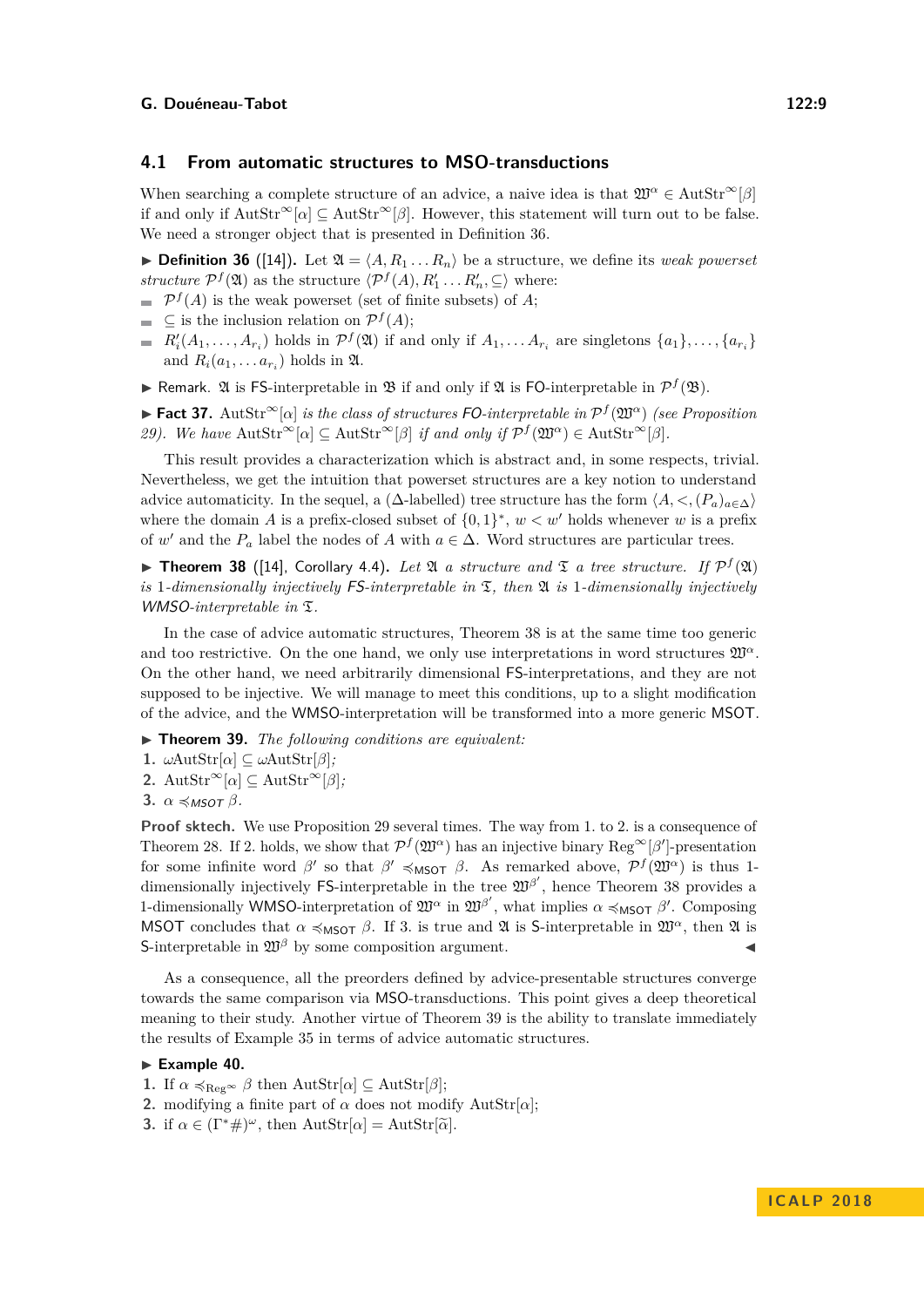### **4.2 An equivalent computational model: two-way transducers**

We will complete our parallel with transductions via an equivalent simple machine model. Furthermore, it will be very useful to describe the structural properties of the preorder.

**► Definition 41.** A *two-way finite transducer* (2WFT) is a 6-tuple  $(Q, q_0, \Delta \oplus \{\vdash\}, \Gamma, \delta, \theta)$ where *Q* is the finite set of states,  $q_0 \in Q$  is initial,  $\Delta$  is the input alphabet,  $\Gamma$  is the output alphabet,  $\delta: Q \times (\Delta \cup {\{\vdash\}}) \rightarrow Q \times {\{\triangleleft\},\}$  is the (partial) transition function, and  $\theta$  :  $Q \times (\Delta \cup \{\vdash\}) \rightarrow \Gamma^*$  is the (partial) output function.

A 2WFT has a two-way read-only input tape and a one-way output mechanism. The component  $\{\langle \varphi \rangle \}$  determines the left or right move of the head on the input tape. When the 2WFT is given  $\beta \in \Delta^{\omega}$  as an input word, this tape contains  $\vdash \beta$  (adding a symbol  $\vdash$  helps the transducer to notice the beginning of its input when going left). The definition of the (partial) function  $\Delta^{\omega} \to \Gamma^{\omega}$  realized the 2WFT follows like for Mealy machines.

▶ Remark. The transducer is said to be *one-way* (1WFT, or just finite transducer) if all its transitions are of the form  $(q, \triangleright)$ . Mealy machines are a particular case of 1WFT.

**Example 42.** There is a three-state 2WFT outputting  $\tilde{\alpha}$  on every  $\alpha \in (\Gamma \#)^{\omega}$ . Its behavior is the following: scan a maximal  $#$ -free block, read it in a reversed way while outputting, then output  $#$  and move to the next block.

When considering definable *functions* between *finite* strings, a well-known equivalence holds between MSOT and 2WFT (Theorem [43\)](#page-9-1). The definitions of MSOT and 2WFT have to be slightly sharpened to get the exact correspondence, see details in [\[11\]](#page-12-20).

<span id="page-9-1"></span>I **Theorem 43** ([\[11\]](#page-12-20))**.** *(Partial) functions over finite words* ∆<sup>∗</sup> → Γ <sup>∗</sup> *definable by* MSOT *are the (partial) functions realized by* 2WFT*.*

Fairly recently, this result was extended to functions between infinite strings, but some complications quickly appear: deciding the validity of MSO-sentences is not always possible without reading the (variable) input entirely. Thus 2WFT alone are not powerful enough and they need extra features like *ω*-regular lookahead, i.e. ability to check instantly *ω*-regular properties of the suffixes of the input starting in the position of the reading head.

<span id="page-9-2"></span>I **Theorem 44** ([\[4\]](#page-12-9))**.** *(Partial) functions over infinite words* ∆*<sup>ω</sup>* → Γ *<sup>ω</sup> definable by* MSOT *are the (partial) functions realized by* 2WFT *with ω-regular lookahead whose runs always visit the whole input string.*

When looking closely at Theorem [43](#page-9-1) and Theorem [44](#page-9-2) in the light of our previous results, a question arises naturally: it is possible to get rid of the lookaheads when fixing the input infinite word? Indeed, we have always considered transformations from a *fixed* word and we noticed in Subsection [3.3](#page-5-2) that this restriction simplified certain notions. Theorem [45](#page-9-0) gives a positive answer. This involved result is not a direct consequence of Theorem [44,](#page-9-2) since we are not aware of a simple manner to remove the *ω*-lookaheads when fixing the input.

<span id="page-9-0"></span>**Find Theorem 45.**  $\alpha \preccurlyeq_{MSOT} \beta$  *if and only if*  $\alpha \preccurlyeq_{2WFT} \beta$ *.* 

**Proof sketch.** If  $\alpha \leq \text{WFT}$  *β*, the result follows from Theorem [44.](#page-9-2) Indeed the transformation can be computed by some 2WFT (with a trivial  $\omega$ -lookahead) whose run visits the whole input. Assume now that  $\alpha \leq_{\text{MSOT}} \beta$ . It follows from [\[4\]](#page-12-9) that  $\alpha$  can be computed from  $\beta$  by an *ω-streaming string transducer (*SST*)*. We provide a rather long argument to show that an SST can be transformed into a 2WFT with a *lookbehind* feature, when the input word is fixed. Lastly, the lookbehind can be removed by some standard techniques (a lookbehind only deals with a *finite* part of the input, which is not the case of an  $\omega$ -lookahead).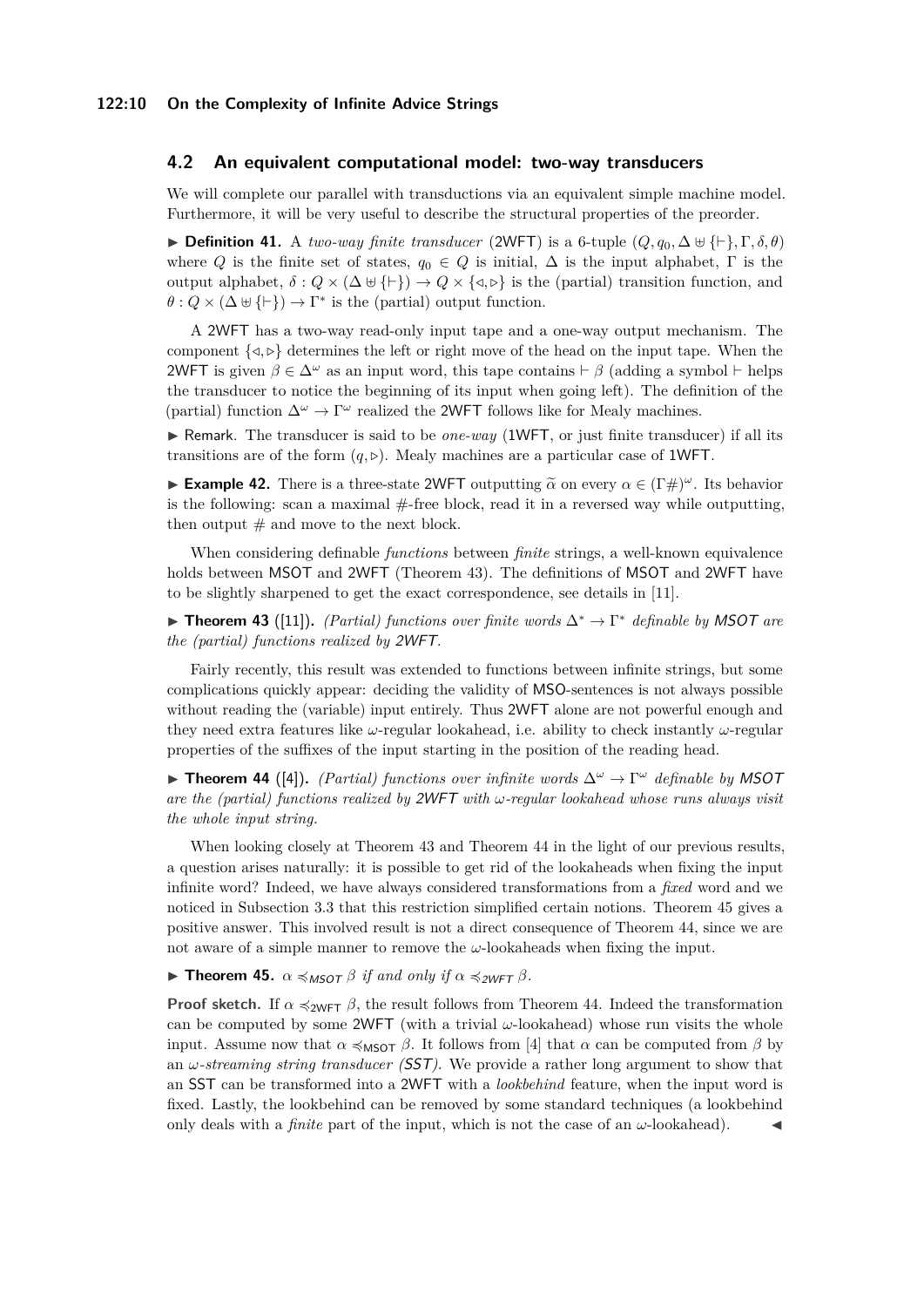# <span id="page-10-0"></span>**5 The two-way transductions hierarchy**

We initiate in this section a study of the previous two-way transductions between infinite words. It can equivalently be seen as the preorder defined by MSOT, or classes AutStr[*α*],  $\text{AutStr}^{\infty}[\alpha]$  and  $\omega\text{AutStr}[\alpha]$ ; but the 2WFT formulation is - as predicted above - the easiest way to deduce interesting statements. We shall use the term 2WFT *hierarchy* to describe the ordered set of 2WFT-degrees (i.e. equivalence classes of  $\preccurlyeq_{2WFT} \cap \succeq_{2WFT}$ ).

A more or less similar work has been done in [\[10\]](#page-12-10), with the relation  $\preccurlyeq_{\text{1WFT}}$  defined by computability via 1WFT. This definition clearly describes a preorder. Even if no previous research exists on the 2WFT hierarchy, we shall see that several results on the 1WFT can be adapted in our context, after a variable amount of work. Note that  $\preccurlyeq_{1WFT} \subseteq \preccurlyeq_{2WFT}$ .

#### <span id="page-10-1"></span>▶ Proposition 46.

- **1.** *There are uncountably many distinct* 2WFT*-degrees;*
- **2.** *a set of* 2WFT*-degree has an upper bound if and only if it is countable;*
- **3.** *the* 2WFT *hierarchy has no greatest degree;*
- **4.** *every* 2WFT*-degree contains a binary string.*

 $\triangleright$  Remark. Considering binary strings is thus sufficient to describe all the degrees. Comparing this result with Proposition [24](#page-5-3) shows that the preorder  $\prec_{\text{Reg}\infty}$  defined by MSO-relabelings is strictly weaker than  $\preccurlyeq_{2WFT}=\preccurlyeq_{MSOT}$ .

As a consequence of Proposition [46,](#page-10-1) the 2WFT hierarchy is not trivial. We now show that it is fine-grained enough to distinguish ultimately periodic words.

▶ **Proposition 47.** *Ultimately periodic words are the least 2WFT-degree.* 

This result shows, through the equivalences of Section [4,](#page-7-0) that non-trivial advices *strictly* increase the class of presentable structures (what had no reason to be obvious).

**Corollary 48.**  $P^f(\mathfrak{W}^{\alpha})$  *is automatic if and only if*  $\alpha$  *is ultimately periodic.* 

**I** Remark. There are non-ultimately periodic sequences  $\alpha$  such that  $\mathfrak{W}^{\alpha}$  is automatic [\[6\]](#page-12-16). However, no sufficient and necessary condition is known to describe such sequences.

We now turn to a more involved statement. A sequence *β* is said to be *prime* if it is a minimal but non-trivial word. Formally, *β* non-ultimately periodic is prime in the 2WFT hierarchy if for all  $\alpha \preccurlyeq_{2WFT} \beta$ , either  $\beta \preccurlyeq_{2WFT} \alpha$  or  $\alpha$  is ultimately periodic. The existence of prime sequences shows in particular that the 2WFT hierarchy is not dense.

**► Theorem 49.** *The sequence*  $π := \prod_{n=0}^{\infty} 0^n 1$  *is prime in the 2WFT hierarchy.* 

**Proof sketch.** Our work is to show that if  $\alpha \preccurlyeq_{2WFT} \pi$ , then  $\alpha \preccurlyeq_{1WFT} \pi$ . Now, since  $\pi$  is prime in the 1WFT-hierarchy [\[10\]](#page-12-10), either  $\pi \preccurlyeq_{1WFT} \alpha$  or  $\alpha$  is in the least 1WFT-degree, which is also the set of ultimately periodic words.

Classifying all infinite strings may neither be relevant nor useful in practice. We now look at two particular classes of infinite words closed under 2WFT transformations.

## ▶ **Proposition 50** (subhierarchies).

- **1.** *If*  $\alpha \preceq_{2WFT} \beta$  *and if*  $\beta$  *is computable, then*  $\alpha$  *is computable;*
- **2.** *if*  $\alpha \preceq_{2WFT} \beta$  *and if*  $\mathfrak{W}^{\beta}$  *has a decidable MSO-theory, so has*  $\mathfrak{W}^{\alpha}$ *.*

**Fact 51.** *The string*  $\pi$  *has a decidable MSO-theory (see e.g. [\[6\]](#page-12-16)).*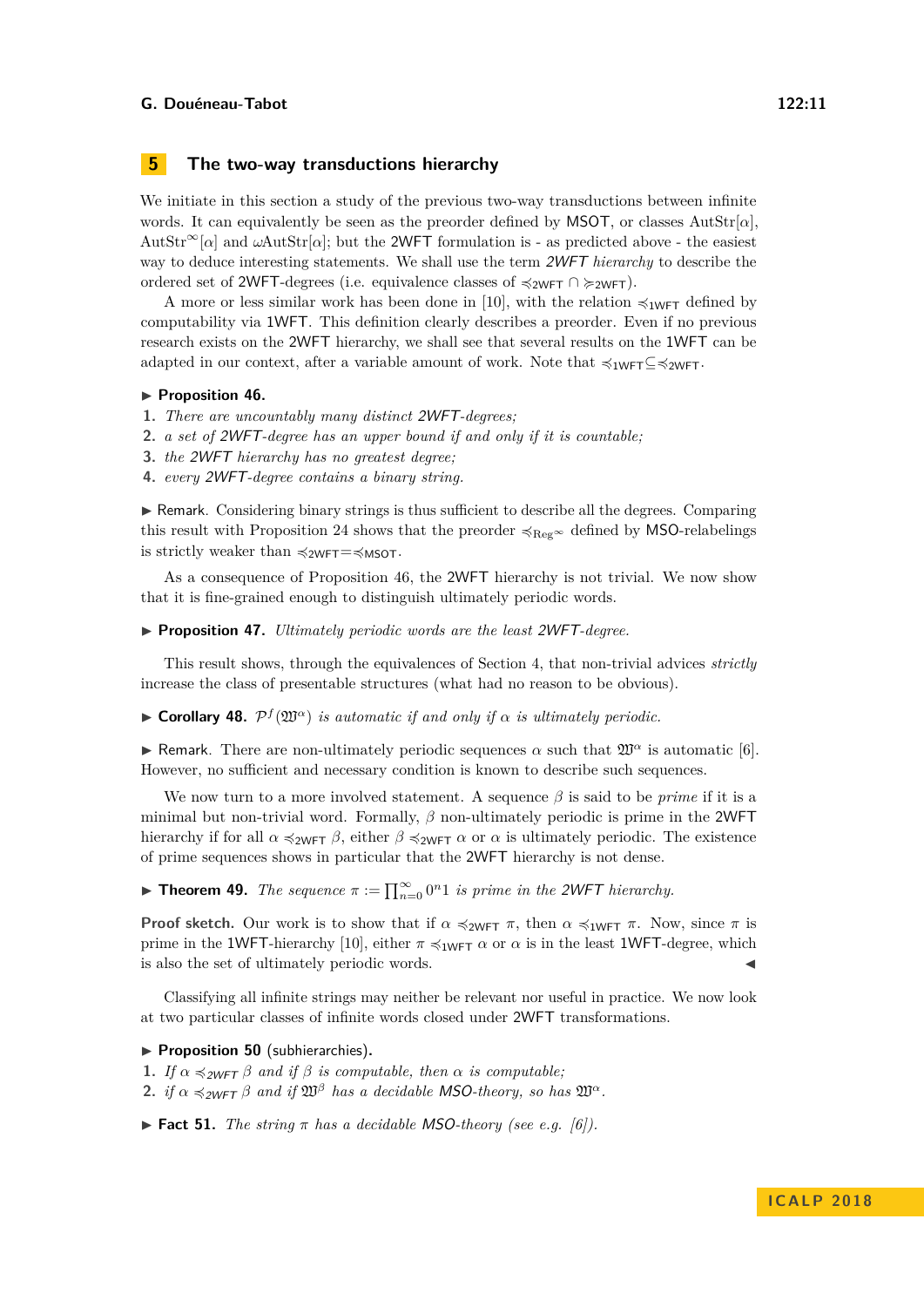# **122:12 On the Complexity of Infinite Advice Strings**

<span id="page-11-0"></span>

- **Figure 1** An partial look on the 2WFT hierarchy
- <span id="page-11-1"></span>**Table 1** Equivalent definitions for preorders over *ω*-words

|         | Reg                  |                             | AutStr            |
|---------|----------------------|-----------------------------|-------------------|
| Advice  |                      | $\text{Reg}^{\infty}$       | $AutStr^{\infty}$ |
|         |                      | $\omega$ Reg                | $\omega$ AutStr   |
| Logic   | rel. MSO-relabelings | MSO-relabelings             | <b>MSOT</b>       |
| Machine | Mealy machines       | $\omega$ -regular functions | 2WFT              |

**Proposition 52** (adapted from [\[10\]](#page-12-10) for 1WFT). *There exists a greatest degree*  $\tau$  *of computable strings in the* 2WFT *hierarchy.*

## $\blacktriangleright$  **Fact 53.** *The MSO theory of*  $\tau$  *is not decidable.*

Figure [1](#page-11-0) summarizes the previous results. Note that the 2WFT-degree of ultimately periodic sequences, the 2WFT-degree of  $\pi$  and the 2WFT-degree of  $\tau$  have to be distinct. Several challenging issues naturally arise about the structure of the 2WFT hierarchy and its subhierarchies. Among others, an interesting question is to describe the degrees of well-known sequences with decidable MSO-theory, for instance morphic words [\[6\]](#page-12-16).

# **6 Conclusion and outlook**

**Preorders of advices, logic and transducers.** Our first concern in this paper was the study of various preorders over infinite words, related to the notion of advice strings. The results draw a generic correspondance between definability with advice, logical transductions and machine transductions. Table [1](#page-11-1) summarizes this philosophy in an elegant way, note that the notion of (relativized) MSO-relabelings is less standard than MSOT. The gap between MSO-relabelings and MSOT shows that having basic knowledge on the languages is far from being sufficient to understand the richness of presentable structures.

**A meaningful hierarchy of infinite words.** Two-way transductions appear here to be more basic than relations defined by one-way machines, since they are clearly motivated by logical issues. Furthermore, it fits our informal conditions to be a "good" complexity measure over infinite words. A more involved study of the 2WFT hierarchy may help classifying certain hierarchies of structures, or even understand standard automatic presentations. We recall that such transductions over infinite words are (rather) unexplored.